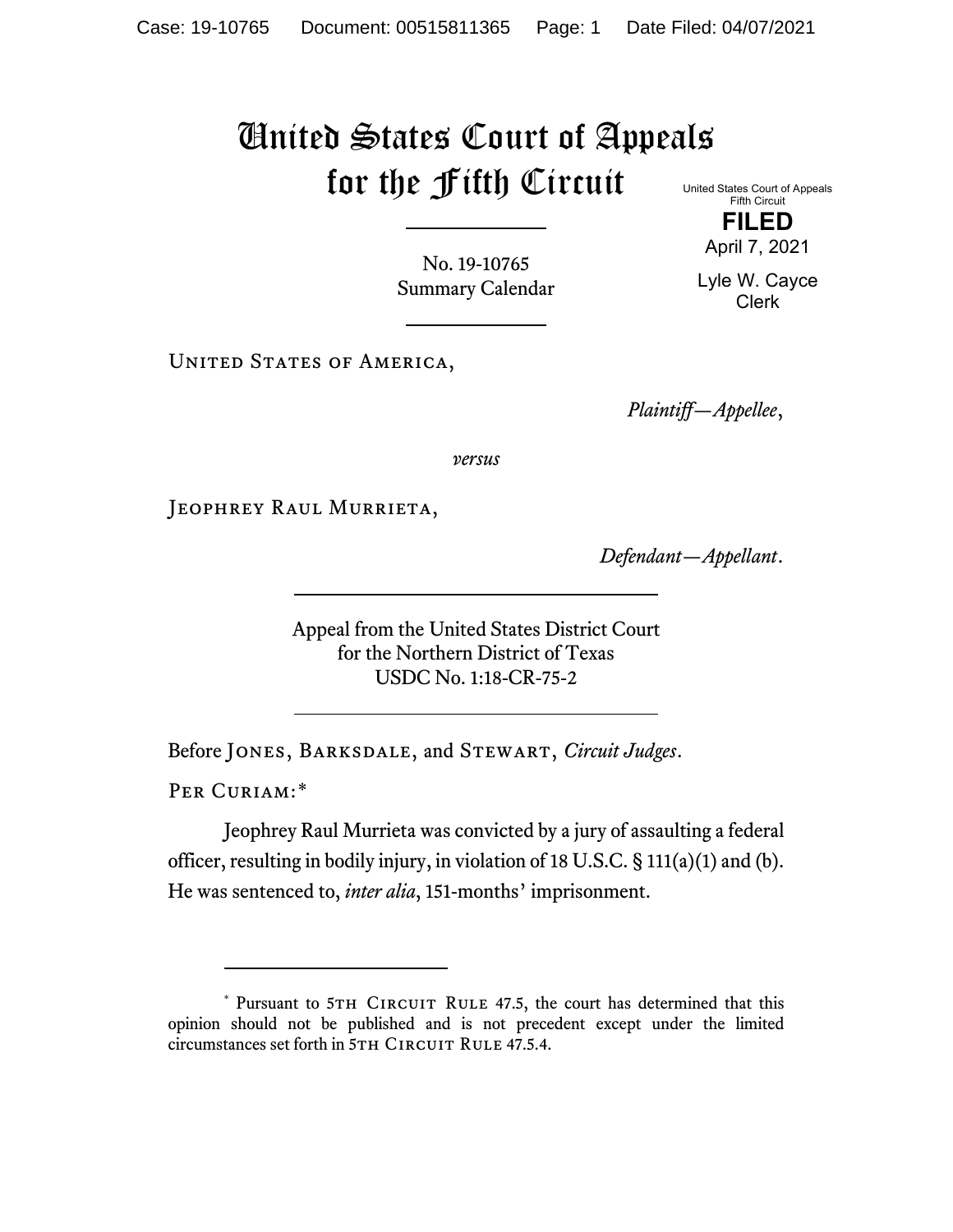## No. 19-10765

Murrieta challenges the application of a serious-bodily-injury enhancement under Sentencing Guideline § 2A2.2(b)(3)(B). He asserts the presentence investigation report (PSR) improperly relied solely on the victim's own analysis of the injury to his liver in determining that the injury was a "serious bodily injury", as required for application of the enhancement. As he did in district court in his sole opposition to this aspect of the PSR (without providing rebuttal evidence at sentencing), Murrieta contends that, because a conclusion as to the extent of an injury must be made by a medical expert, the district court erred in accepting the facts in the PSR regarding the extent of the injury without medical testimony or additional record evidence to corroborate the victim's assertion that his liver function was impaired.

Although post-*Booker*, the Sentencing Guidelines are advisory only, the district court must avoid significant procedural error, such as improperly calculating the Guidelines sentencing range. *Gall v. United States*, 552 U.S. 38, 46, 51 (2007). If no such procedural error exists, a properly preserved objection to an ultimate sentence is reviewed for substantive reasonableness under an abuse-of-discretion standard. *Id.* at 51; *United States v. Delgado-Martinez,* 564 F.3d 750, 751–53 (5th Cir. 2009). In that respect, for issues preserved in district court, its application of the Guidelines is reviewed *de novo*; its factual findings, only for clear error. *E.g.*, *United States v. Cisneros-Gutierrez*, 517 F.3d 751, 764 (5th Cir. 2008).

Guideline  $\S$  2A2.2(b)(3)(B) requires a five-level increase to a base offense level if the victim of the offense sustained serious bodily injury. "Serious bodily injury" is defined as an "injury involving extreme physical pain or the protracted impairment of a function of a bodily member, organ, or mental faculty; or requiring medical intervention such as surgery, hospitalization, or physical rehabilitation". U.S.S.G. § 1B1.1 cmt. 1(M).